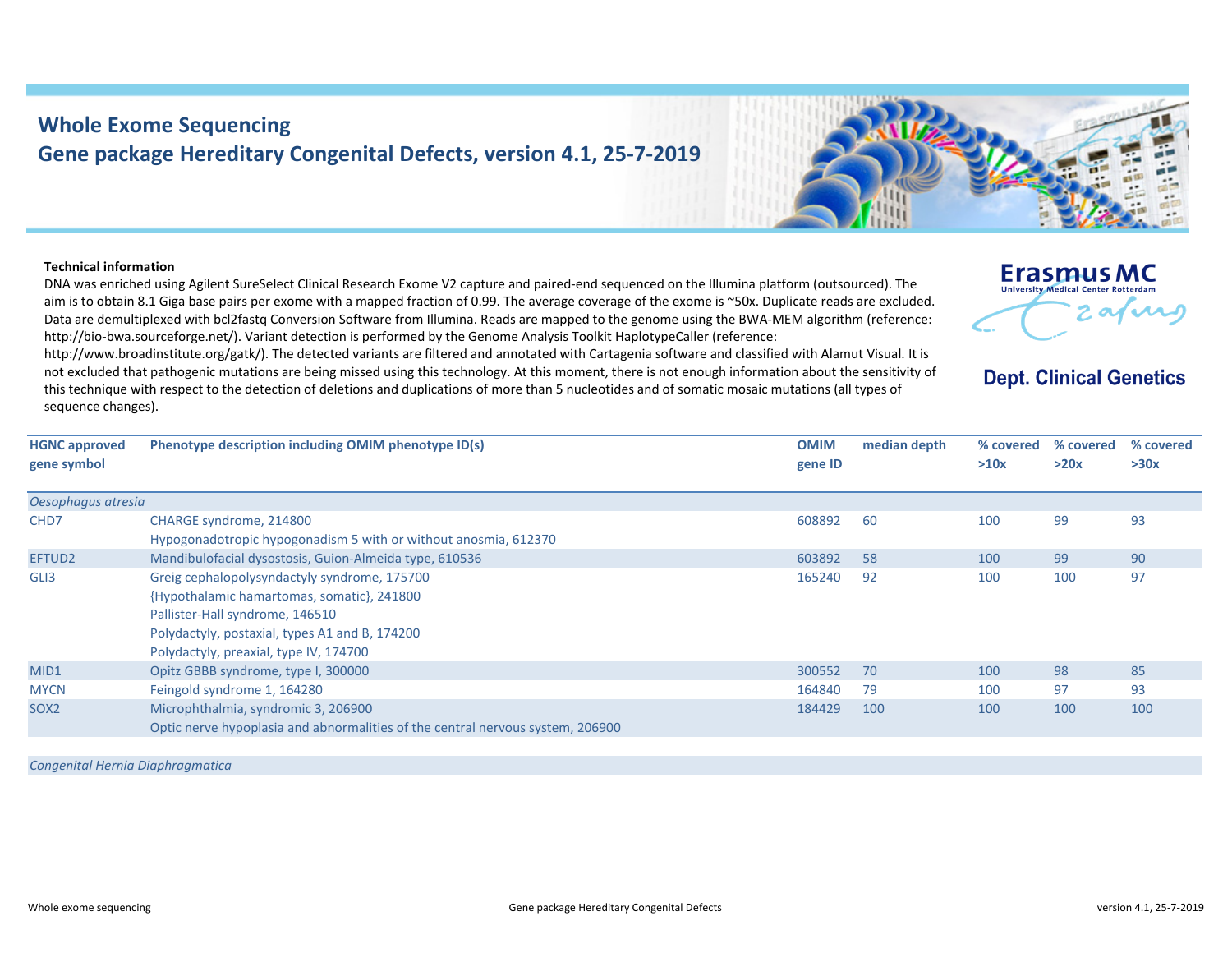| <b>HGNC approved</b><br>gene symbol | Phenotype description including OMIM phenotype ID(s)                                                                                                                                                                                                                                                                                                                                                           | <b>OMIM</b><br>gene ID | median depth | % covered<br>>10x | % covered<br>>20x | % covered<br>>30x |
|-------------------------------------|----------------------------------------------------------------------------------------------------------------------------------------------------------------------------------------------------------------------------------------------------------------------------------------------------------------------------------------------------------------------------------------------------------------|------------------------|--------------|-------------------|-------------------|-------------------|
| GATA4                               | Atrial septal defect 2, 607941<br>Atrioventricular septal defect 4, 614430<br>?Testicular anomalies with or without congenital heart disease, 615542<br>Tetralogy of Fallot, 187500<br>Ventricular septal defect 1, 614429                                                                                                                                                                                     | 600576                 | 42           | 100               | 86                | 65                |
| GPC3                                | Simpson-Golabi-Behmel syndrome, type 1, 312870<br>Wilms tumor, somatic, 194070                                                                                                                                                                                                                                                                                                                                 | 300037                 | 42           | 100               | 94                | 79                |
| LRP2                                | Donnai-Barrow syndrome, 222448                                                                                                                                                                                                                                                                                                                                                                                 | 600073                 | 47           | 100               | 97                | 84                |
| <b>NIPBL</b>                        | Cornelia de Lange syndrome 1, 122470                                                                                                                                                                                                                                                                                                                                                                           | 608667                 | 50           | 100               | 96                | 80                |
| SMC3                                | Cornelia de Lange syndrome 3, 610759                                                                                                                                                                                                                                                                                                                                                                           | 606062                 | 56           | 100               | 97                | 83                |
| STRA6                               | Microphthalmia, isolated, with coloboma 8, 601186<br>Microphthalmia, syndromic 9, 601186                                                                                                                                                                                                                                                                                                                       | 610745                 | 69           | 100               | 100               | 99                |
| WT1                                 | Denys-Drash syndrome, 194080<br>Frasier syndrome, 136680<br>Meacham syndrome, 608978<br>Mesothelioma, somatic, 156240<br>Nephrotic syndrome, type 4, 256370<br>Wilms tumor, type 1, 194070                                                                                                                                                                                                                     | 607102                 | 80           | 100               | 98                | 96                |
| ZFPM2                               | Diaphragmatic hernia 3, 610187<br>Tetralogy of Fallot, 187500<br>46XY sex reversal 9, 616067                                                                                                                                                                                                                                                                                                                   | 603693                 | 60           | 100               | 100               | 100               |
| <b>Ano-rectal Marformation</b>      |                                                                                                                                                                                                                                                                                                                                                                                                                |                        |              |                   |                   |                   |
| <b>CASK</b>                         | FG syndrome 4, 300422<br>Mental retardation and microcephaly with pontine and cerebellar hypoplasia, 300749<br>Mental retardation, with or without nystagmus, 300422                                                                                                                                                                                                                                           | 300172                 | 42           | 100               | 95                | 69                |
| CCNB1                               | No OMIM phenotype                                                                                                                                                                                                                                                                                                                                                                                              | 123836                 | 42           | 100               | 94                | 77                |
| <b>CCNQ</b>                         | STAR syndrome, 300707                                                                                                                                                                                                                                                                                                                                                                                          | 300708                 | 50           | 81                | 81                | 80                |
| <b>FLNA</b>                         | Cardiac valvular dysplasia, 314400<br>Congenital short bowel syndrome, 300048<br>FG syndrome 2, 300321<br>Frontometaphyseal dysplasia 1, 305620<br>Heterotopia, periventricular, 300049<br>Intestinal pseudoobstruction, neuronal, 300048<br>Melnick-Needles syndrome, 309350<br>Otopalatodigital syndrome, type I, 311300<br>Otopalatodigital syndrome, type II, 304120<br>Terminal osseous dysplasia, 300244 | 300017                 | 79           | 100               | 100               | 100               |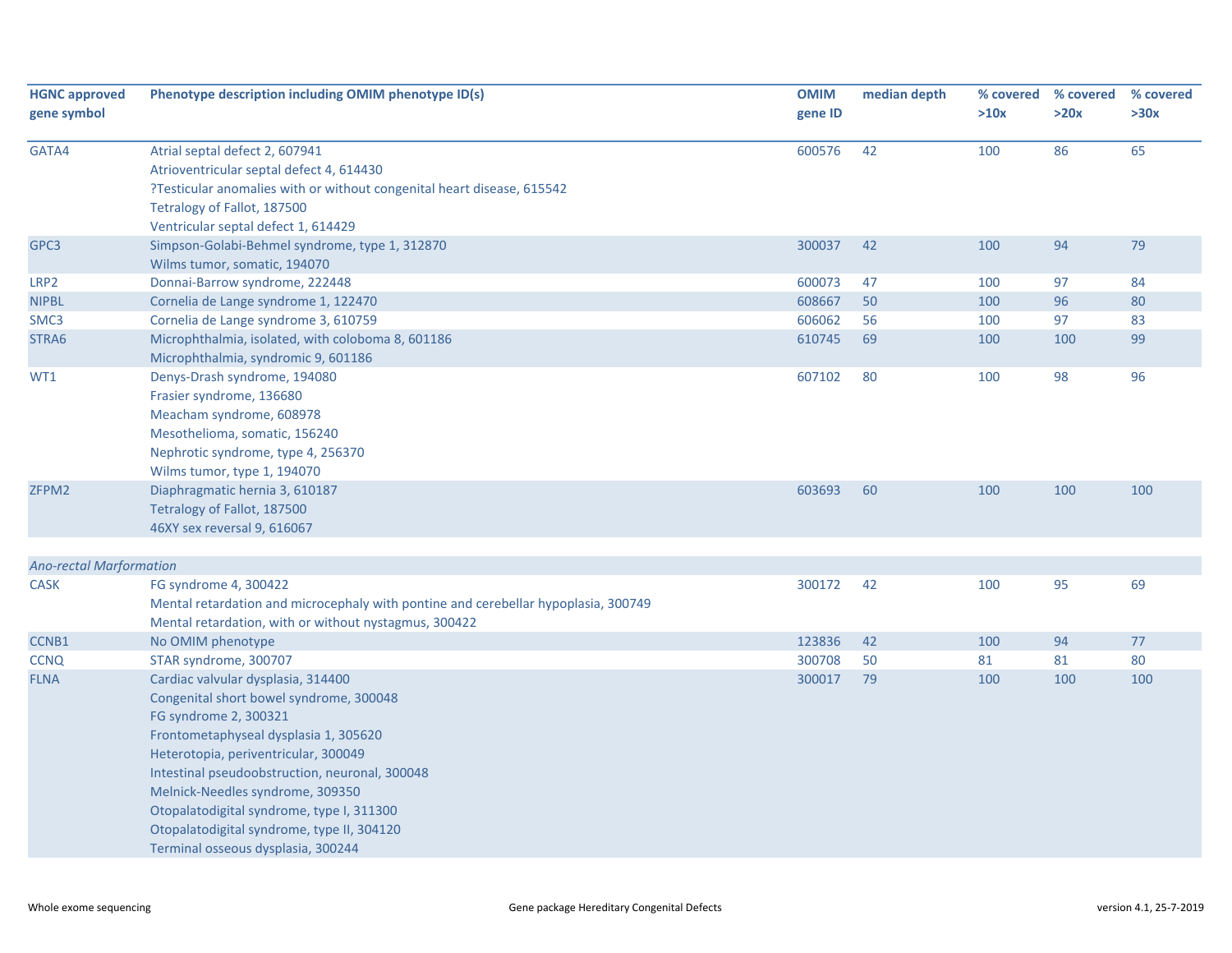| <b>HGNC approved</b> | Phenotype description including OMIM phenotype ID(s)           | <b>OMIM</b> | median depth | % covered | % covered | % covered |
|----------------------|----------------------------------------------------------------|-------------|--------------|-----------|-----------|-----------|
| gene symbol          |                                                                | gene ID     |              | >10x      | >20x      | >30x      |
|                      |                                                                |             |              |           |           |           |
| GLI3                 | Greig cephalopolysyndactyly syndrome, 175700                   | 165240      | 92           | 100       | 100       | 97        |
|                      | {Hypothalamic hamartomas, somatic}, 241800                     |             |              |           |           |           |
|                      | Pallister-Hall syndrome, 146510                                |             |              |           |           |           |
|                      | Polydactyly, postaxial, types A1 and B, 174200                 |             |              |           |           |           |
|                      | Polydactyly, preaxial, type IV, 174700                         |             |              |           |           |           |
| JAG1                 | Alagille syndrome 1, 118450                                    | 601920      | 62           | 100       | 100       | 92        |
|                      | ?Deafness, congenital heart defects, and posterior embryotoxon |             |              |           |           |           |
|                      | Tetralogy of Fallot, 187500                                    |             |              |           |           |           |
| KDM6A                | Kabuki syndrome 2, 300867                                      | 300128      | 48           | 100       | 95        | 83        |
| KMT2D                | Kabuki syndrome 1, 147920                                      | 602113      | 97           | 100       | 100       | 99        |
| MED12                | Lujan-Fryns syndrome, 309520                                   | 300188      | 57           | 100       | 100       | 97        |
|                      | Ohdo syndrome, 300895                                          |             |              |           |           |           |
|                      | Opitz-Kaveggia syndrome, 305450                                |             |              |           |           |           |
| MID1                 | Opitz GBBB syndrome, type I, 300000                            | 300552      | 70           | 100       | 98        | 85        |
| MNX1                 | Currarino syndrome, 176450                                     | 142994      | 37           | 80        | 72        | 66        |
| <b>MYCN</b>          | Feingold syndrome 1, 164280                                    | 164840      | 79           | 100       | 97        | 93        |
| NOTCH <sub>2</sub>   | Alagille syndrome 2, 610205                                    | 600275      | 75           | 100       | 100       | 96        |
|                      | Hajdu-Cheney syndrome, 102500                                  |             |              |           |           |           |
| SALL1                | Townes-Brocks branchiootorenal-like syndrome, 107480           | 602218      | 99           | 100       | 100       | 100       |
|                      | Townes-Brocks syndrome 1, 107480                               |             |              |           |           |           |
| SALL4                | Duane-radial ray syndrome, 607323                              | 607343      | 115          | 100       | 98        | 95        |
|                      | IVIC syndrome, 147750                                          |             |              |           |           |           |
| USP9X                | Mental retardation 99, 300919                                  | 300072      | 63           | 100       | 98        | 94        |
|                      | Mental retardation 99, syndromic, female-restricted, 300968    |             |              |           |           |           |
|                      |                                                                |             |              |           |           |           |
| HSCR/CIPO/MMIHS      |                                                                |             |              |           |           |           |
| <b>AAAS</b>          | Achalasia-addisonianism-alacrimia syndrome, 231550             | 605378      | 73           | 100       | 100       | 100       |
| ACTG2                | Visceral myopathy, 155310                                      | 102545      | 61           | 100       | 100       | 98        |
| EDN3                 | Central hypoventilation syndrome, congenital, 209880           | 131242      | 69           | 100       | 100       | 100       |
|                      | {Hirschsprung disease, susceptibility to, 4}, 613712           |             |              |           |           |           |
|                      | Waardenburg syndrome, type 4B, 613265                          |             |              |           |           |           |
| <b>EDNRB</b>         | ABCD syndrome, 600501                                          | 131244      | 69           | 100       | 100       | 99        |
|                      | {Hirschsprung disease, susceptibility to, 2}, 600155           |             |              |           |           |           |
|                      | Waardenburg syndrome, type 4A, 277580                          |             |              |           |           |           |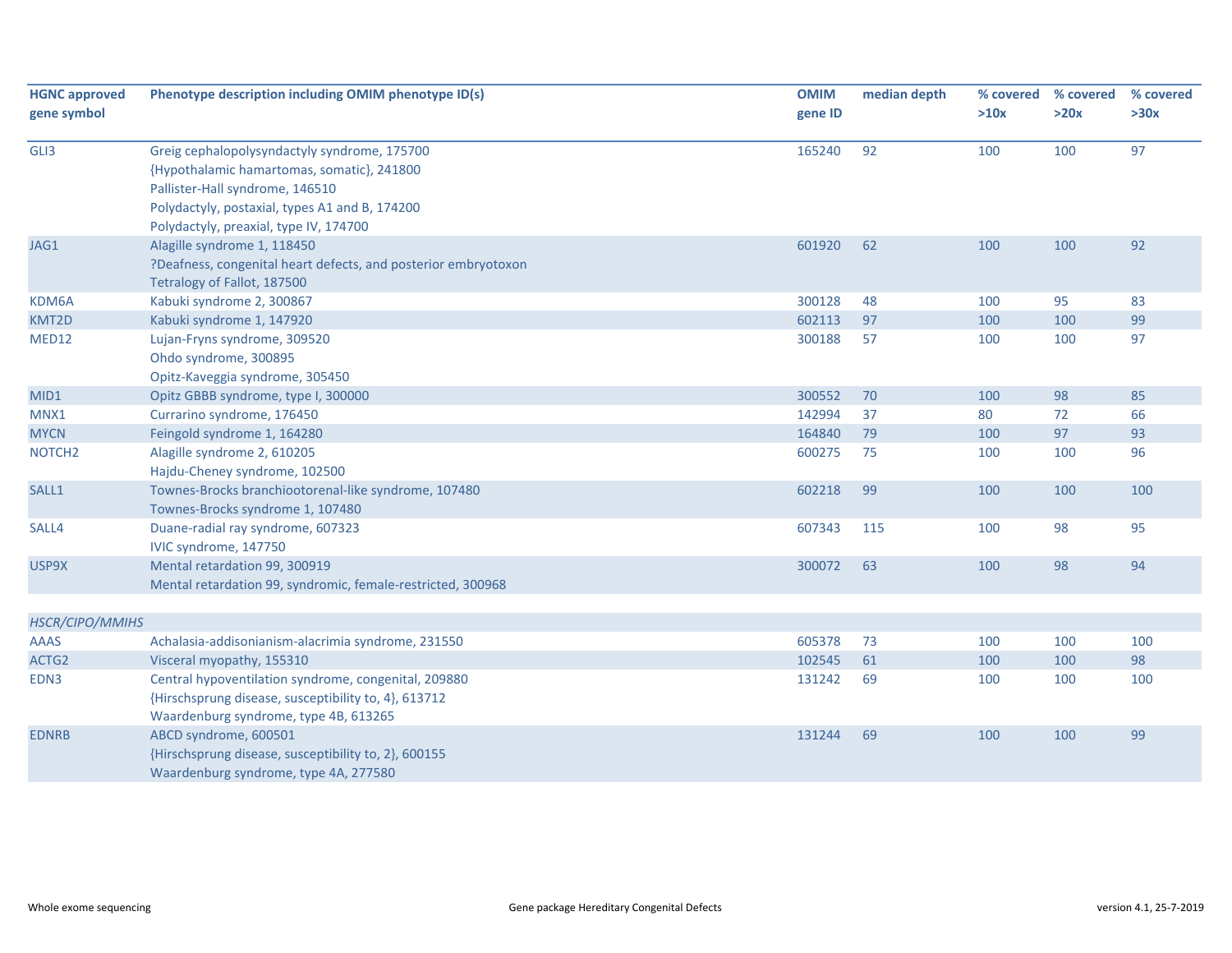| <b>HGNC approved</b><br>gene symbol | Phenotype description including OMIM phenotype ID(s)                                       |         | median depth | % covered | % covered | % covered |
|-------------------------------------|--------------------------------------------------------------------------------------------|---------|--------------|-----------|-----------|-----------|
|                                     |                                                                                            | gene ID |              | >10x      | >20x      | >30x      |
| <b>FLNA</b>                         | Cardiac valvular dysplasia, 314400                                                         | 300017  | 79           | 100       | 100       | 100       |
|                                     | Congenital short bowel syndrome, 300048                                                    |         |              |           |           |           |
|                                     | FG syndrome 2, 300321                                                                      |         |              |           |           |           |
|                                     | Frontometaphyseal dysplasia 1, 305620                                                      |         |              |           |           |           |
|                                     | Heterotopia, periventricular, 300049                                                       |         |              |           |           |           |
|                                     | Intestinal pseudoobstruction, neuronal, 300048                                             |         |              |           |           |           |
|                                     | Melnick-Needles syndrome, 309350                                                           |         |              |           |           |           |
|                                     | Otopalatodigital syndrome, type I, 311300                                                  |         |              |           |           |           |
|                                     | Otopalatodigital syndrome, type II, 304120                                                 |         |              |           |           |           |
|                                     | Terminal osseous dysplasia, 300244                                                         |         |              |           |           |           |
| KIF1BP                              | Goldberg-Shprintzen megacolon syndrome, 609460                                             | 609367  | 66           | 100       | 99        | 91        |
| LMOD1                               | No OMIM phenotype                                                                          | 602715  | 89           | 100       | 100       | 100       |
| <b>MYH11</b>                        | Aortic aneurysm, familial thoracic 4, 132900                                               | 160745  | 76           | 100       | 99        | 91        |
| MYL9                                | No OMIM phenotype                                                                          | 609905  | 88           | 100       | 99        | 94        |
| <b>MYLK</b>                         | Aortic aneurysm, familial thoracic 7, 613780                                               | 600922  | 79           | 100       | 100       | 96        |
| NOS1                                | No OMIM phenotype                                                                          | 163731  | 66           | 100       | 99        | 93        |
| PHOX2B                              | Central hypoventilation syndrome, congenital, with or without Hirschsprung disease, 209880 | 603851  | 97           | 100       | 100       | 100       |
|                                     | Neuroblastoma with Hirschsprung disease, 613013                                            |         |              |           |           |           |
|                                     | {Neuroblastoma, susceptibility to, 2}, 613013                                              |         |              |           |           |           |
| RAD21                               | Cornelia de Lange syndrome 4, 614701                                                       | 606462  | 53           | 100       | 99        | 83        |
| <b>RET</b>                          | Central hypoventilation syndrome, congenital, 209880                                       | 164761  | 92           | 100       | 100       | 99        |
|                                     | {Hirschsprung disease, susceptibility to, 1}, 142623                                       |         |              |           |           |           |
|                                     | Medullary thyroid carcinoma, 155240                                                        |         |              |           |           |           |
|                                     | Multiple endocrine neoplasia IIA, 171400                                                   |         |              |           |           |           |
|                                     | Multiple endocrine neoplasia IIB, 162300                                                   |         |              |           |           |           |
|                                     | Pheochromocytoma, 171300                                                                   |         |              |           |           |           |
| <b>SGO1</b>                         | Chronic atrial and intestinal dysrhythmia, 616201                                          | 609168  | 46           | 100       | 98        | 86        |
| <b>SOX10</b>                        | PCWH syndrome, 609136                                                                      | 602229  | 100          | 100       | 100       | 100       |
|                                     | Waardenburg syndrome, type 2E, with or without neurologic involvement, 611584              |         |              |           |           |           |
|                                     | Waardenburg syndrome, type 4C, 613266                                                      |         |              |           |           |           |
| <b>VCL</b>                          | Cardiomyopathy, dilated, 1W, 611407                                                        | 193065  | 82           | 100       | 98        | 90        |
|                                     | Cardiomyopathy, hypertrophic, 15, 613255                                                   |         |              |           |           |           |
| ZEB <sub>2</sub>                    | Mowat-Wilson syndrome, 235730                                                              | 605802  | 61           | 100       | 100       | 98        |

‐ Gene symbols according HGCN

‐ OMIM release used: 2‐6‐2017

‐ "No OMIM phenotypes" indicates <sup>a</sup> gene without <sup>a</sup> current OMIM association

‐ OMIM phenotypes between "[ ]", indicate "nondiseases," mainly genetic variations that lead to apparently abnormal laboratory test values

‐ OMIM phenotypes between "{}", indicate risk factors

‐ OMIM phenotypes with <sup>a</sup> question mark, "?", before the disease name indicates an unconfirmed or possibly spurious mapping